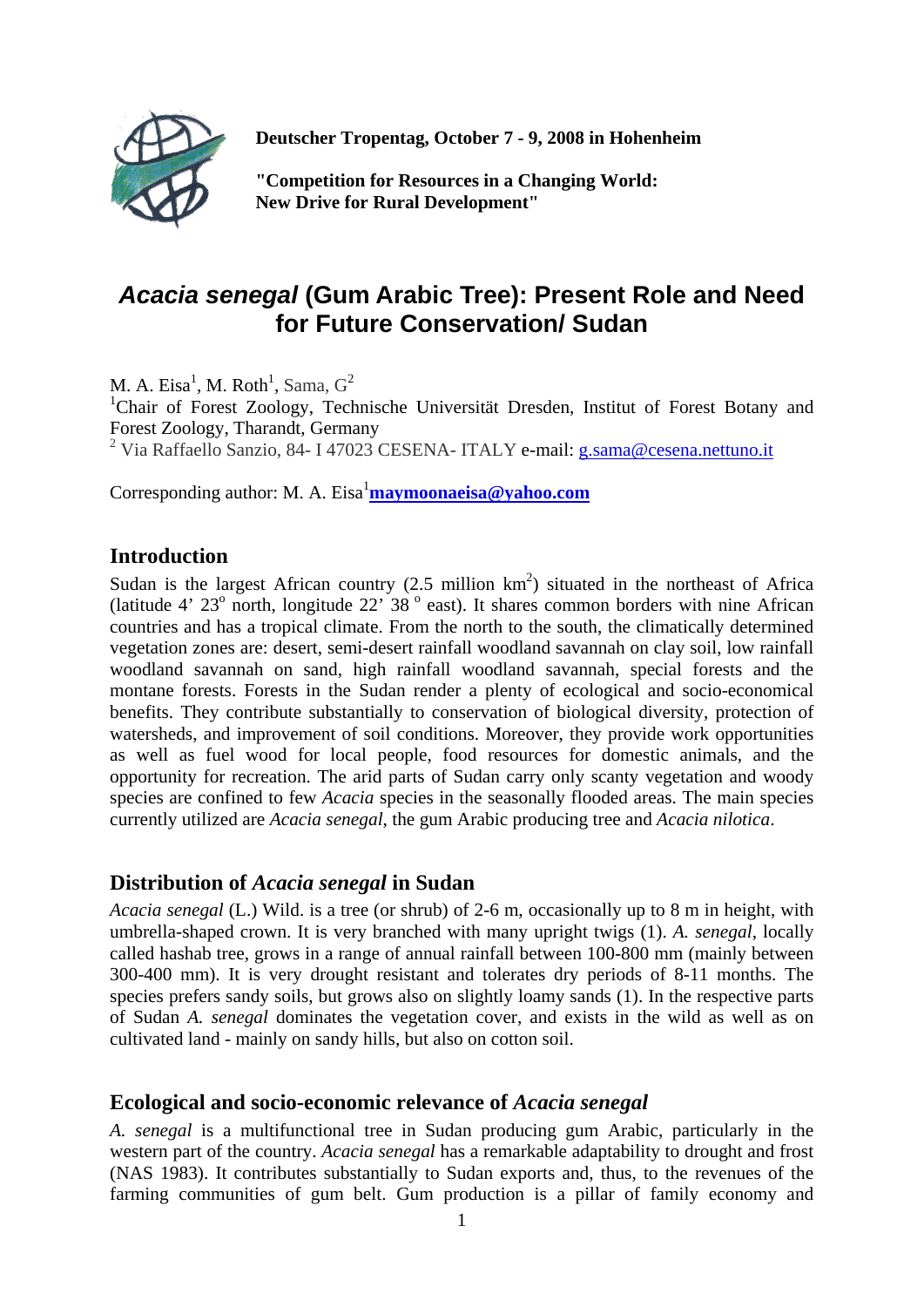considered as an income-generating source that requires only a low input of work after the rainy season (3). Besides gum Arabic production, the tree species has been used for desertification control, reestablishment of a vegetation cover in degraded areas, sand dune fixation and wind erosion control. It plays an important role in soil stabilization through a widely extended lateral root system and possibly contributes to soil improvement through nitrogen fixation as well as mineral enrichment from leaf litter.

*Acacia senegal* is incorporated in the famous agroforestry system known as the bush-fallow system of shifting cultivation, described by Seif el Din (1981). This system ensures optimum and sustainable utilization of the natural resources, since both the gum production and the crop cultivation form productive components of the system. Added to this is the fact that animals graze under the gum trees during the dry season without harming the trees. When the trees are felled to allow cultivation, the wood is used for fuel, for building materials and for fences around farm plots, (6). It is a typical land use practice that prevailed in Kordofan, western Sudan. The bush-fallow system was built in a way that achieves ecological balance using traditional shifting cultivation, where a long fallow period maintains the soil fertility. Until recently, the traditional *A. senegal*-based agroforestry system was recognized and considered one of the most successful forms of natural forest management in the tropical drylands, and regarded as sustainable in terms of its environmental, social and economic benefits. Traditionally, the *A. senegal* tree is managed in a time succession with agricultural crops such as sorghum (*Sorghum bicolor* (L.) Moench), pearl millet (*Pennisetum typhoideum*  Rich.), groundnut (*Arachis hypogaea* L.), sesame *(Sesamum indicum* L.) and karkadeh (*Hibiscus sabdariffa* L.). This agroforestry system allows a period of 10-15 years for restoring the soil fertility after a short period of arable cultivation (4). The cycle thus consists of a relatively short period of cultivation followed by a relatively long period of fallow.

#### **Factors affecting** *Acacia senegal* **growth and health conditions**

Many parameters affect growth and health condition of *A. senegal.* These are physical factors (climate, soils, water balance, topography), biological factors (diseases and pests, especially insect and rodent attacks, browsing by livestock and game), traditional constraints (human land use systems), socioeconomic parameters (working opportunities, migration, revenues), and political features including land tenure, rural development policies, infrastructure and transport, organization of local trade and export, pricing and taxation, local industries as well as marketing, (i.e. the whole range of traditional and moderns structures required to collect, store, transport, grade and sell gum Arabic at home and abroad; market forecasts).

## **Improvement of wild** *Acacia senegal*

It was stated that improvement of wild *Acacia senegal* has been carried out exclusively through silvicultural means. With the establishment of the Tree Seed Centre, breeding of *A. senegal* mainly for gum Arabic production and to some extent for fodder, fuel wood and drought tolerance was initiated. It is also mentioned that germplasm exploration, collection and field evaluation was considered a necessary first step in the tree improvement program of *Acacia senegal* in the Sudan (2).

#### **Threats to Aca***cia senegal*

The importance of *A. senegal* conflicts with its susceptibility to different threats. Fires kill off seedlings and damage the trees. A good deal of damage is caused through cutting off large branches. The tree is e.g. vulnerable to the attack of fungi, termites, locusts (*Anacridium*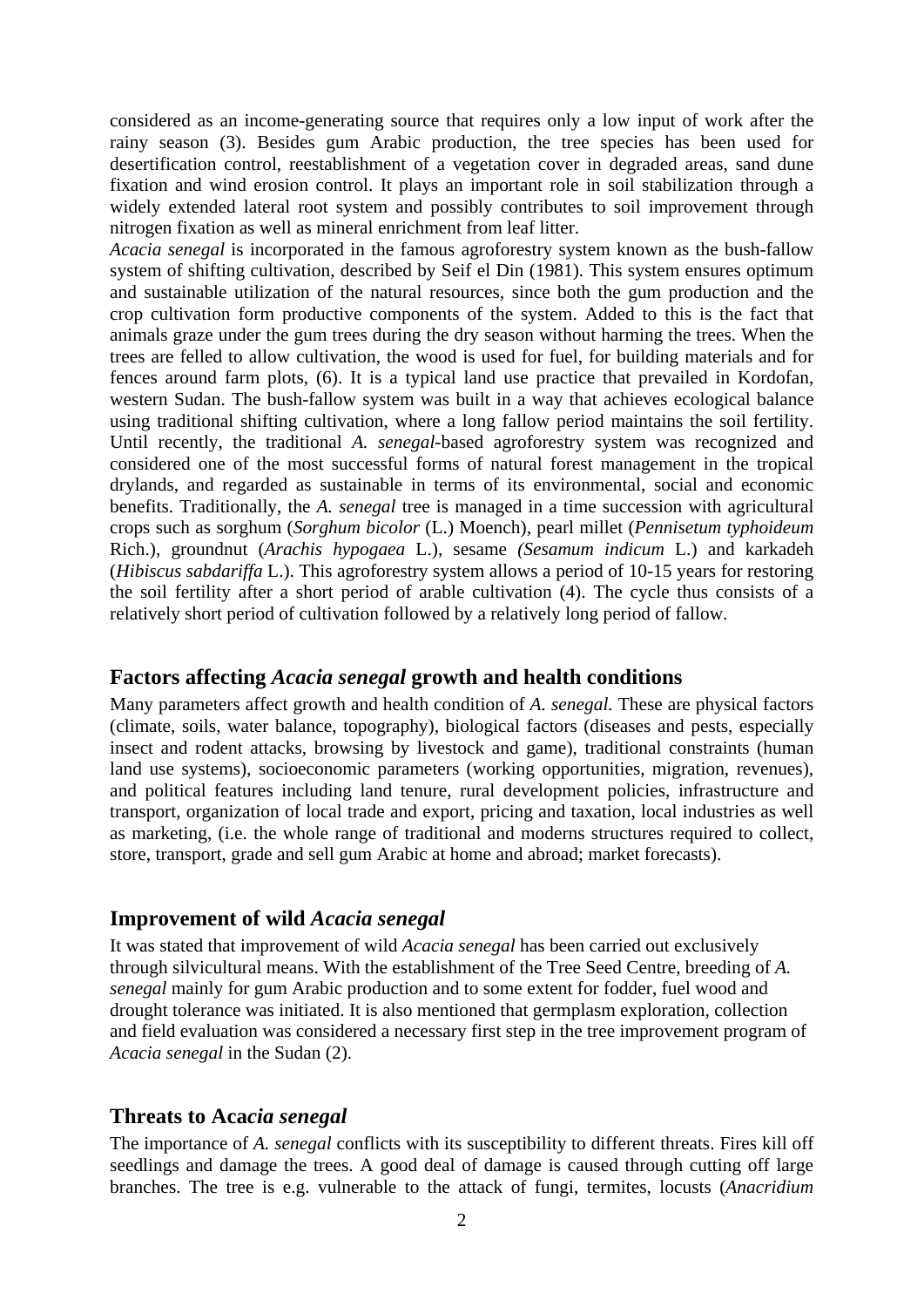*melanorhodon*), grasshoppers, longhorned beetles and borers, as well as goats and camels. Frequently pests cause defoliation and thus, decrease the photosynthetic capability of *Acacia senegal* and in turn the quality of stored carbohydrates connected with a reduction of gum yield. Pest outbreaks are often difficult to predict and costly to control and may cause considerable damage, compromise national economies, local livelihoods and food security, and result in trade restrictions on forest products. Often, the knowledge of spectrum and ecological requirements of pest species is quite limited. This applies e.g. to longhorned beetles. Thus, the identification of the species of longhorned beetles in Sudan, was a key for further research in the biology and ecology and hence the development of pest control strategies.

Several species of longhorned beetles were identified:

*Crossotus subocellatus* (Fairmaire, 1886) (Fig. 1):

This species is known from the southern part of the Arabian penninsula, Sudan, Djibouti (type locality), Somalia, Ethiopia, Eritrea, Kenya. In northern Africa it is only known from Egypt (common in South Eastern Desert and Sinai), Libye, Sénégal, Arabie Saoudite, Maroc, Tchad, Mauritanie, Niger.



 **Fig. 1** *Crossotus subocellatus Fairmaire* 

*Titoceres jaspideus* (Audinet Serville, 1835) (Fig. 2) :

A common species throughout Africa, recorded from the most countries south of Sahara, from South Africa northward to Sudan, Chad (including Ennedi and Tibesti), Niger (including Aïr) southern Algeria (Hoggar),Western Sahara, Mauritania, Tchad, Maroc, Namibie, Sénégal, Somalie.



 **Fig. 2** *Titoceres jaspideus* **(Audinet Serville, 1835)**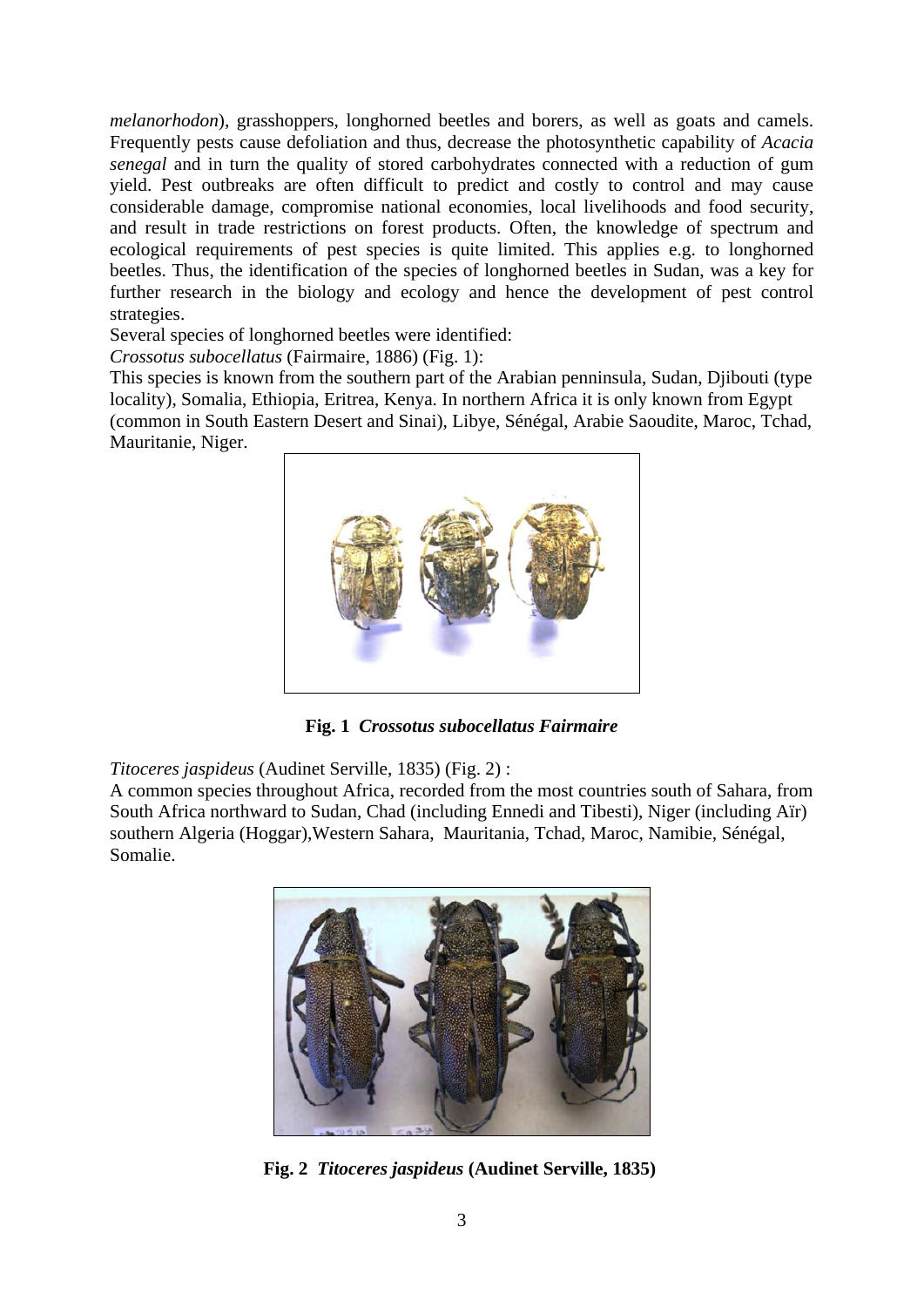*Crossotus albicollis* (Guérin, 1844) (Fig. 3):

*C. albicollis* occurs in Senegal, Mali, Niger, Chad, République Centraficaine, Nigeria, Cameroon, Ghana, Côte d'Ivoire, Burkina Faso, Mauritania (Trarza, CCECL). It is new to Sudan (first record in 2007 from *Acacia senegal*, leg. Maymoona Eisa, ex larva, North Kordofan) and East Africa North of Sahara. It was found by the coauthor (Sama) t in Western Sahara and southern Morocco reared from *Acacia raddiana*.



 **Fig. (3).** *Crossotus albicollis* **(Guérin, 1844)**

*Coelodon servum* White, 1853 (Fig. 4).

*C. servum* occurs in Senegal, South Africa, Namibia, East Africa (Ethiopia, Somalia, Kenya, Tanzania, etc.). It is new to Sudan (first record in 2007 from *Acacia senegal*, leg. Maymoona). Eisa, ex larva, North Kordofan).



 **Fig. (4).** *Coelodon servum* **White, 1853** 

**Keywords:** *Acacia senegal,* conservation, longhorned beetles, tropical forest, pests, Sudan